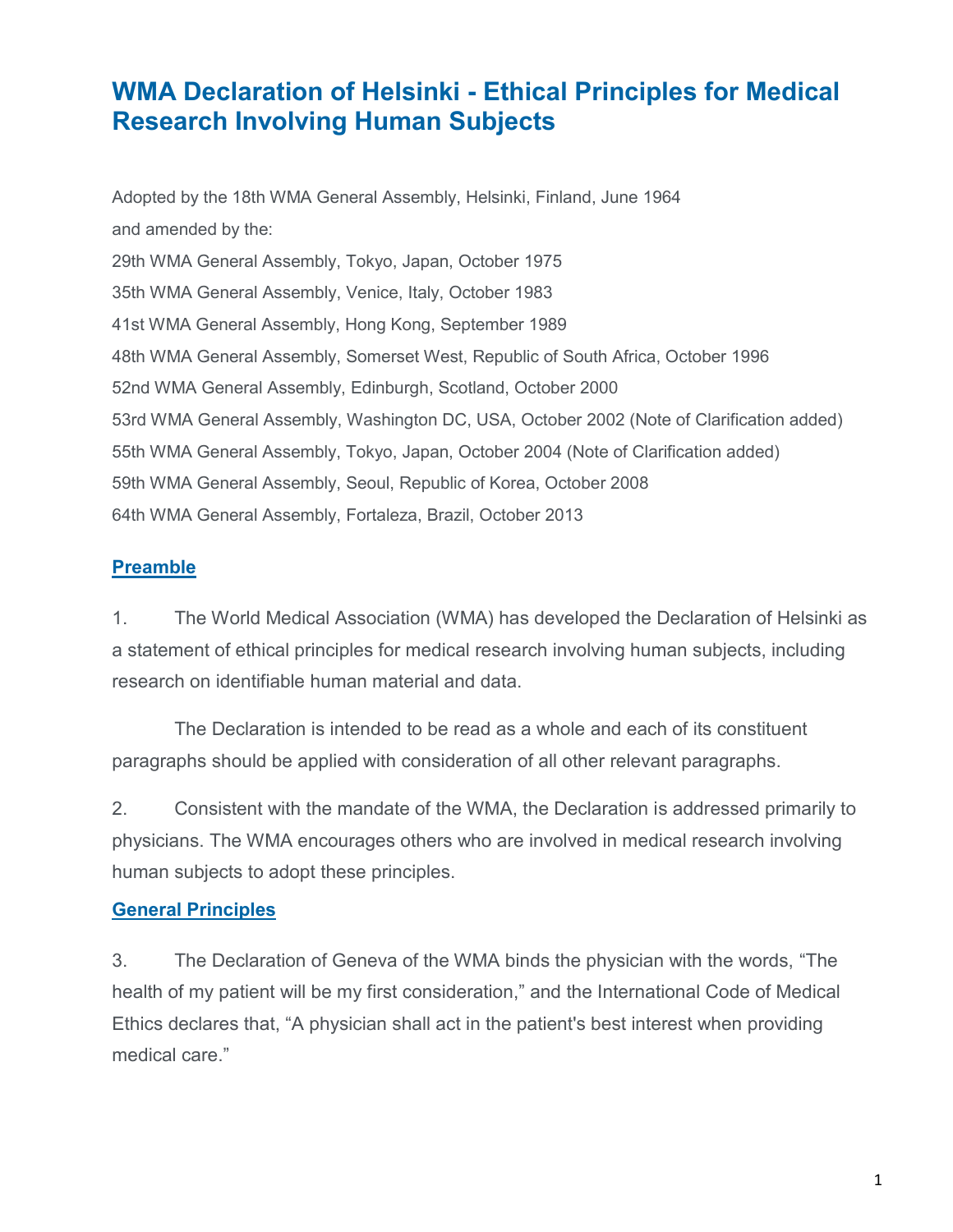4. It is the duty of the physician to promote and safeguard the health, well-being and rights of patients, including those who are involved in medical research. The physician's knowledge and conscience are dedicated to the fulfilment of this duty.

5. Medical progress is based on research that ultimately must include studies involving human subjects.

6. The primary purpose of medical research involving human subjects is to understand the causes, development and effects of diseases and improve preventive, diagnostic and therapeutic interventions (methods, procedures and treatments). Even the best proven interventions must be evaluated continually through research for their safety, effectiveness, efficiency, accessibility and quality.

7. Medical research is subject to ethical standards that promote and ensure respect for all human subjects and protect their health and rights.

8. While the primary purpose of medical research is to generate new knowledge, this goal can never take precedence over the rights and interests of individual research subjects.

9. It is the duty of physicians who are involved in medical research to protect the life, health, dignity, integrity, right to self-determination, privacy, and confidentiality of personal information of research subjects. The responsibility for the protection of research subjects must always rest with the physician or other health care professionals and never with the research subjects, even though they have given consent.

10. Physicians must consider the ethical, legal and regulatory norms and standards for research involving human subjects in their own countries as well as applicable international norms and standards. No national or international ethical, legal or regulatory requirement should reduce or eliminate any of the protections for research subjects set forth in this Declaration.

11. Medical research should be conducted in a manner that minimises possible harm to the environment.

12. Medical research involving human subjects must be conducted only by individuals with the appropriate ethics and scientific education, training and qualifications. Research on patients or healthy volunteers requires the supervision of a competent and appropriately qualified physician or other health care professional.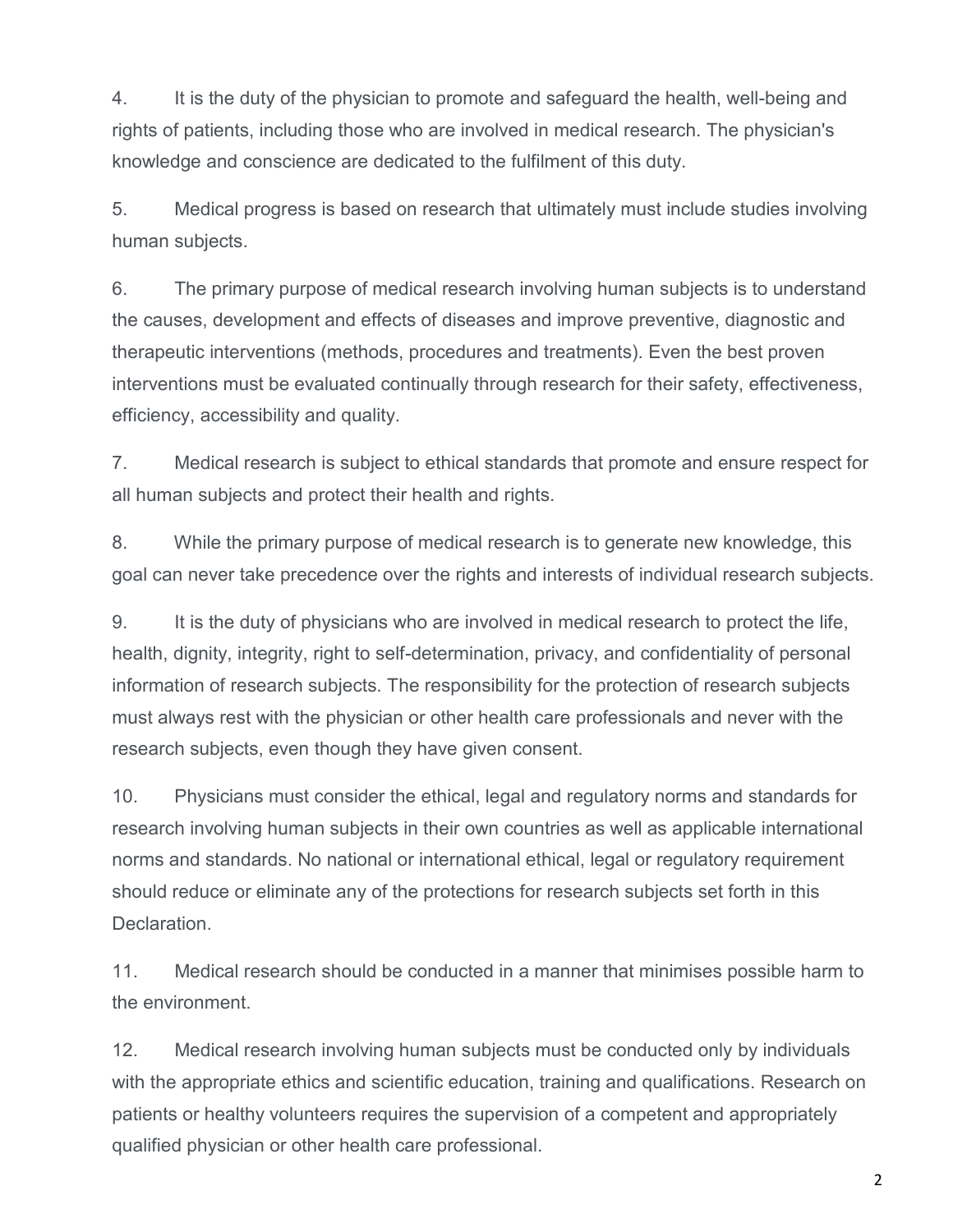13. Groups that are underrepresented in medical research should be provided appropriate access to participation in research.

14. Physicians who combine medical research with medical care should involve their patients in research only to the extent that this is justified by its potential preventive, diagnostic or therapeutic value and if the physician has good reason to believe that participation in the research study will not adversely affect the health of the patients who serve as research subjects.

15. Appropriate compensation and treatment for subjects who are harmed as a result of participating in research must be ensured.

#### **Risks, Burdens and Benefits**

16. In medical practice and in medical research, most interventions involve risks and burdens.

Medical research involving human subjects may only be conducted if the importance of the objective outweighs the risks and burdens to the research subjects.

17. All medical research involving human subjects must be preceded by careful assessment of predictable risks and burdens to the individuals and groups involved in the research in comparison with foreseeable benefits to them and to other individuals or groups affected by the condition under investigation.

Measures to minimise the risks must be implemented. The risks must be continuously monitored, assessed and documented by the researcher.

18. Physicians may not be involved in a research study involving human subjects unless they are confident that the risks have been adequately assessed and can be satisfactorily managed.

When the risks are found to outweigh the potential benefits or when there is conclusive proof of definitive outcomes, physicians must assess whether to continue, modify or immediately stop the study.

## **Vulnerable Groups and Individuals**

19. Some groups and individuals are particularly vulnerable and may have an increased likelihood of being wronged or of incurring additional harm.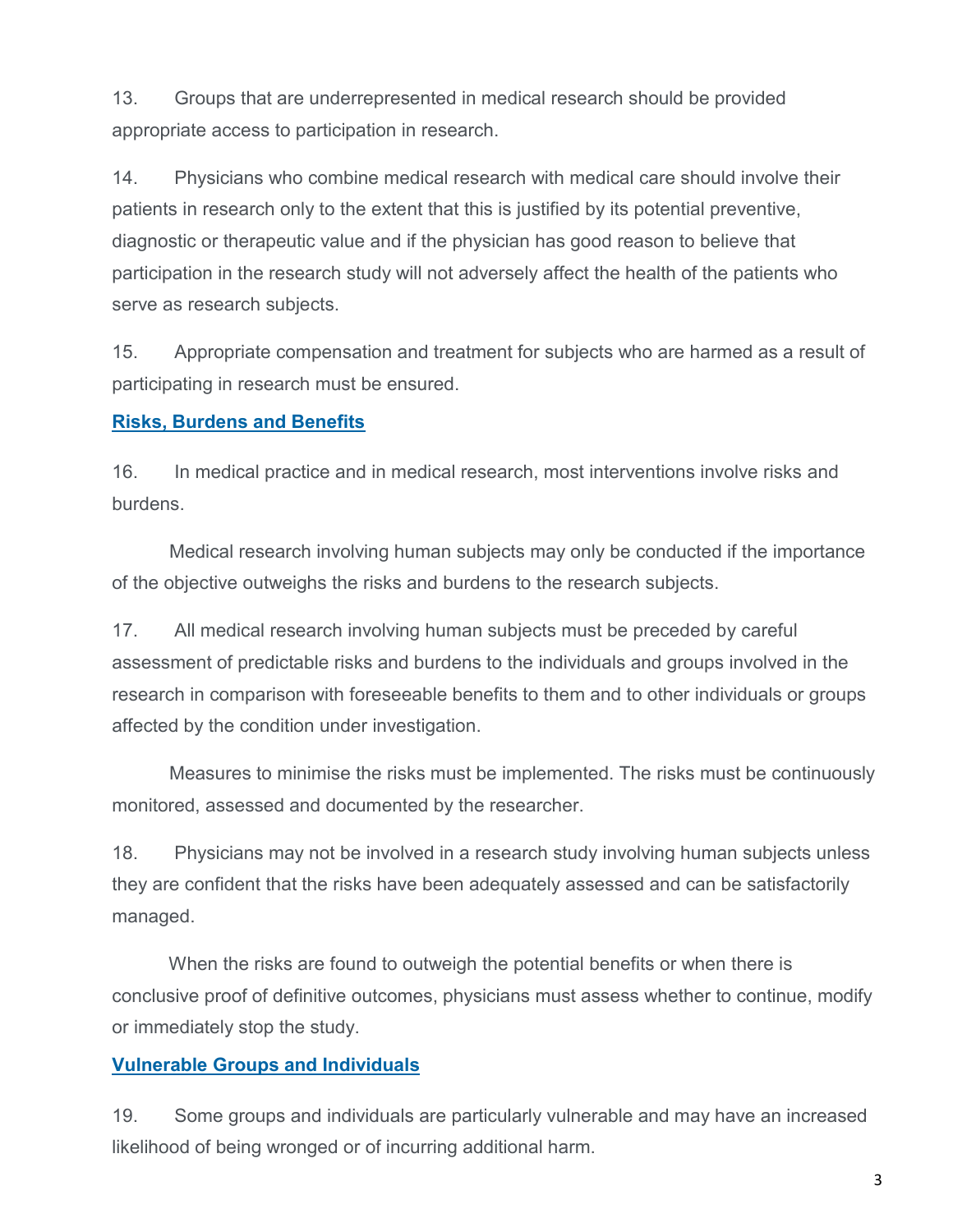All vulnerable groups and individuals should receive specifically considered protection.

20. Medical research with a vulnerable group is only justified if the research is responsive to the health needs or priorities of this group and the research cannot be carried out in a nonvulnerable group. In addition, this group should stand to benefit from the knowledge, practices or interventions that result from the research.

#### **Scientific Requirements and Research Protocols**

21. Medical research involving human subjects must conform to generally accepted scientific principles, be based on a thorough knowledge of the scientific literature, other relevant sources of information, and adequate laboratory and, as appropriate, animal experimentation. The welfare of animals used for research must be respected.

22. The design and performance of each research study involving human subjects must be clearly described and justified in a research protocol.

The protocol should contain a statement of the ethical considerations involved and should indicate how the principles in this Declaration have been addressed. The protocol should include information regarding funding, sponsors, institutional affiliations, potential conflicts of interest, incentives for subjects and information regarding provisions for treating and/or compensating subjects who are harmed as a consequence of participation in the research study.

In clinical trials, the protocol must also describe appropriate arrangements for posttrial provisions.

## **Research Ethics Committees**

23. The research protocol must be submitted for consideration, comment, guidance and approval to the concerned research ethics committee before the study begins. This committee must be transparent in its functioning, must be independent of the researcher, the sponsor and any other undue influence and must be duly qualified. It must take into consideration the laws and regulations of the country or countries in which the research is to be performed as well as applicable international norms and standards but these must not be allowed to reduce or eliminate any of the protections for research subjects set forth in this Declaration.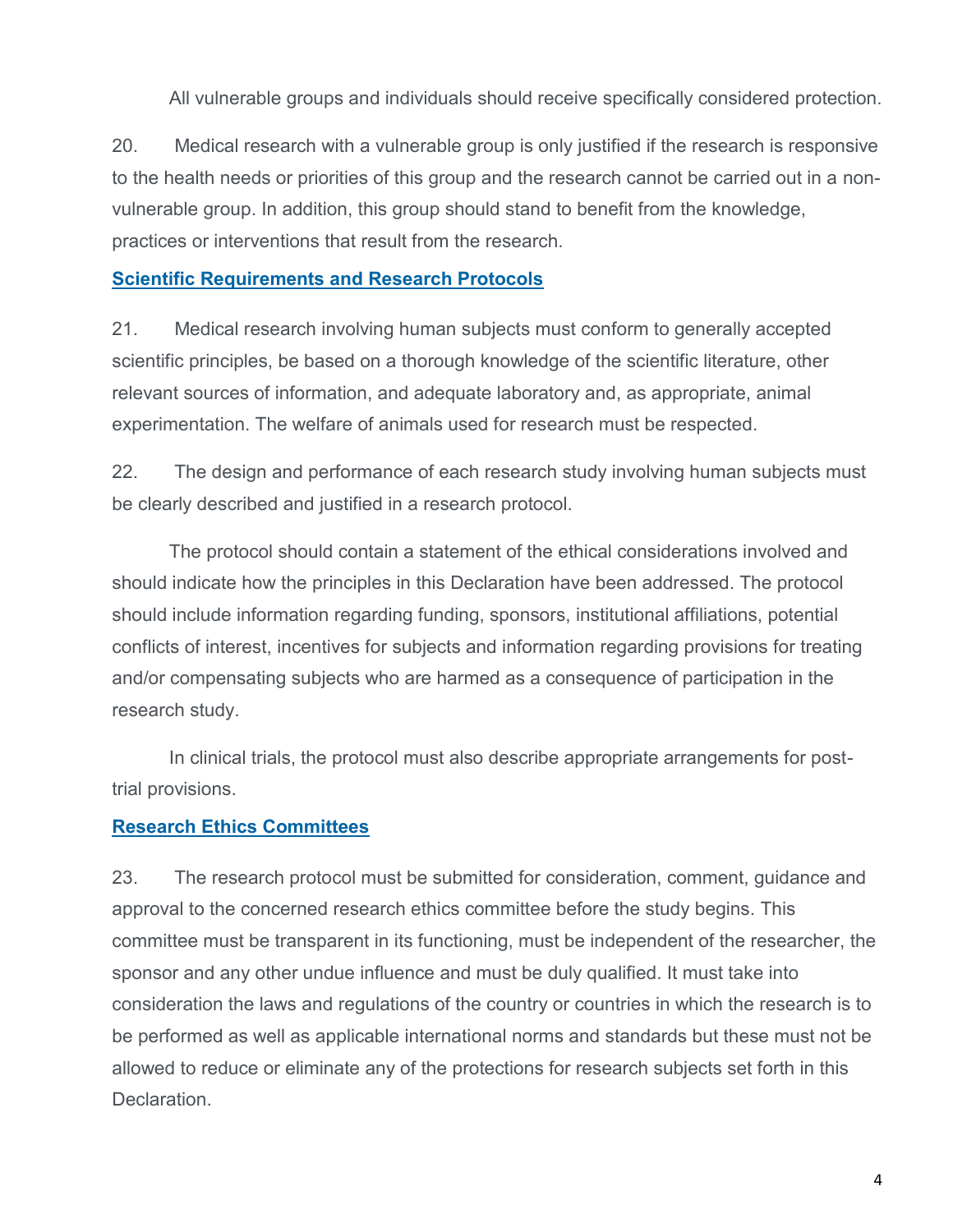The committee must have the right to monitor ongoing studies. The researcher must provide monitoring information to the committee, especially information about any serious adverse events. No amendment to the protocol may be made without consideration and approval by the committee. After the end of the study, the researchers must submit a final report to the committee containing a summary of the study's findings and conclusions.

#### **Privacy and Confidentiality**

24. Every precaution must be taken to protect the privacy of research subjects and the confidentiality of their personal information.

## **Informed Consent**

25. Participation by individuals capable of giving informed consent as subjects in medical research must be voluntary. Although it may be appropriate to consult family members or community leaders, no individual capable of giving informed consent may be enrolled in a research study unless he or she freely agrees.

26. In medical research involving human subjects capable of giving informed consent, each potential subject must be adequately informed of the aims, methods, sources of funding, any possible conflicts of interest, institutional affiliations of the researcher, the anticipated benefits and potential risks of the study and the discomfort it may entail, poststudy provisions and any other relevant aspects of the study. The potential subject must be informed of the right to refuse to participate in the study or to withdraw consent to participate at any time without reprisal. Special attention should be given to the specific information needs of individual potential subjects as well as to the methods used to deliver the information.

After ensuring that the potential subject has understood the information, the physician or another appropriately qualified individual must then seek the potential subject's freelygiven informed consent, preferably in writing. If the consent cannot be expressed in writing, the non-written consent must be formally documented and witnessed.

All medical research subjects should be given the option of being informed about the general outcome and results of the study.

27. When seeking informed consent for participation in a research study the physician must be particularly cautious if the potential subject is in a dependent relationship with the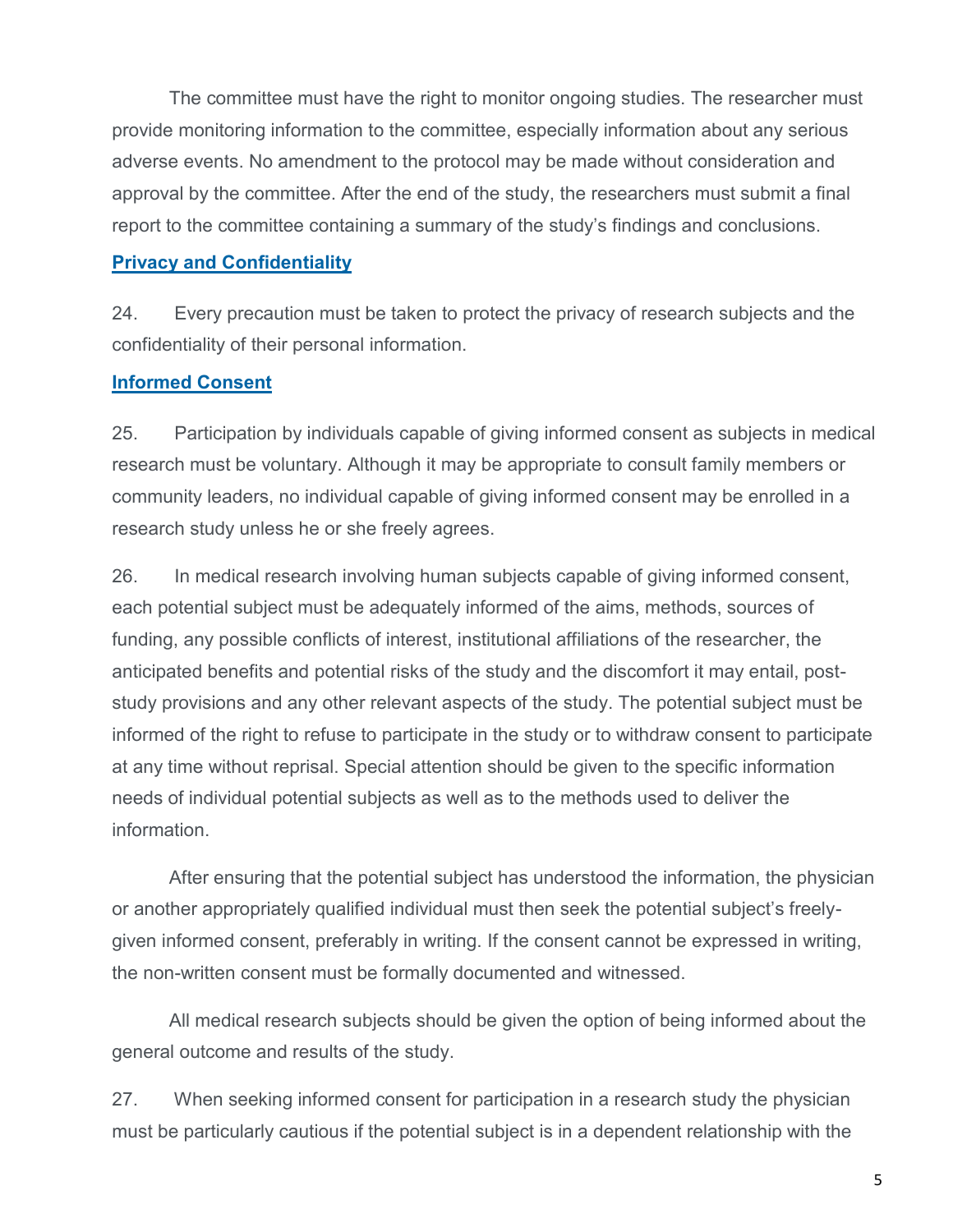physician or may consent under duress. In such situations the informed consent must be sought by an appropriately qualified individual who is completely independent of this relationship.

28. For a potential research subject who is incapable of giving informed consent, the physician must seek informed consent from the legally authorised representative. These individuals must not be included in a research study that has no likelihood of benefit for them unless it is intended to promote the health of the group represented by the potential subject, the research cannot instead be performed with persons capable of providing informed consent, and the research entails only minimal risk and minimal burden.

29. When a potential research subject who is deemed incapable of giving informed consent is able to give assent to decisions about participation in research, the physician must seek that assent in addition to the consent of the legally authorised representative. The potential subject's dissent should be respected.

30. Research involving subjects who are physically or mentally incapable of giving consent, for example, unconscious patients, may be done only if the physical or mental condition that prevents giving informed consent is a necessary characteristic of the research group. In such circumstances the physician must seek informed consent from the legally authorised representative. If no such representative is available and if the research cannot be delayed, the study may proceed without informed consent provided that the specific reasons for involving subjects with a condition that renders them unable to give informed consent have been stated in the research protocol and the study has been approved by a research ethics committee. Consent to remain in the research must be obtained as soon as possible from the subject or a legally authorised representative.

31. The physician must fully inform the patient which aspects of their care are related to the research. The refusal of a patient to participate in a study or the patient's decision to withdraw from the study must never adversely affect the patient-physician relationship.

32. For medical research using identifiable human material or data, such as research on material or data contained in biobanks or similar repositories, physicians must seek informed consent for its collection, storage and/or reuse. There may be exceptional situations where consent would be impossible or impracticable to obtain for such research. In such situations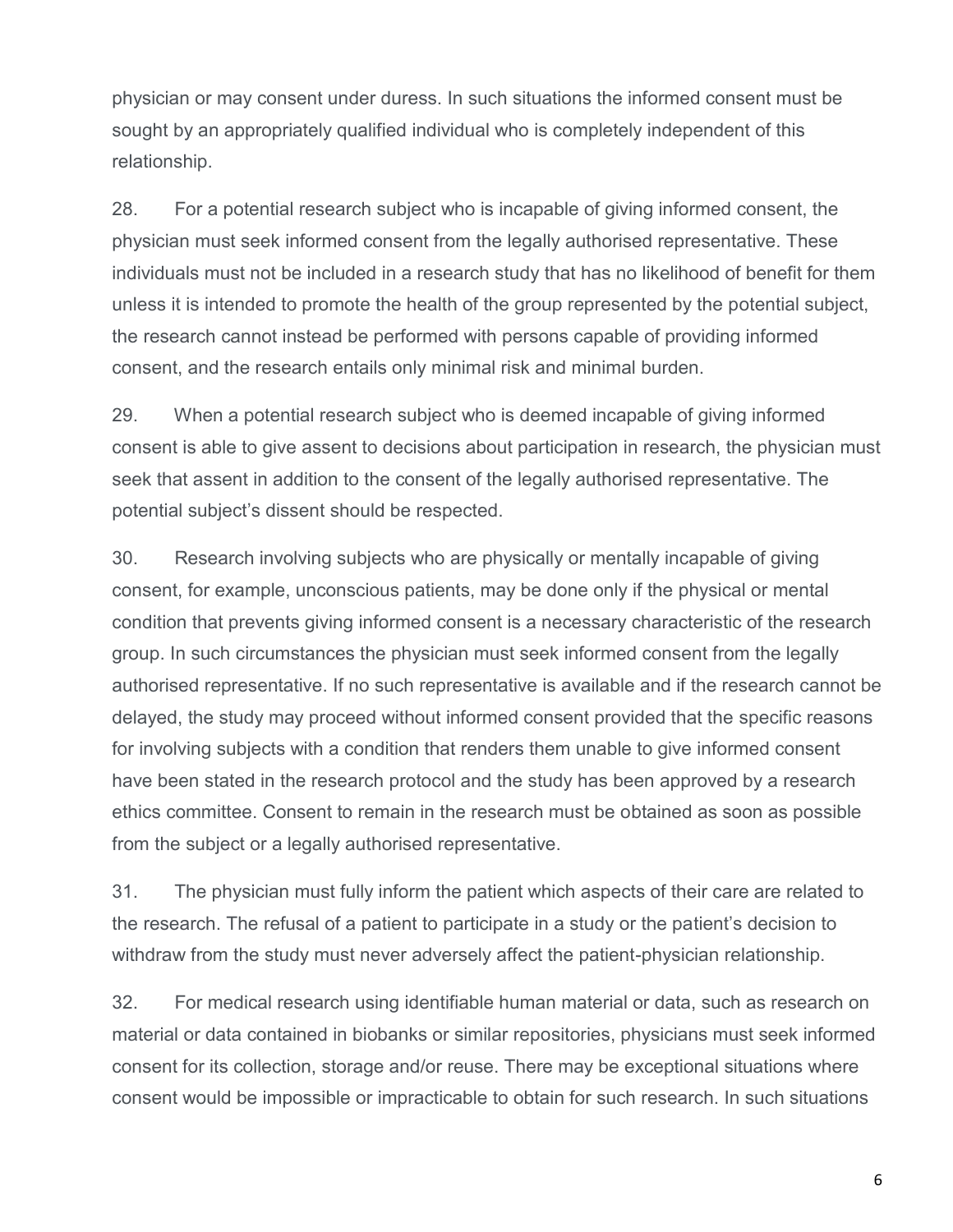the research may be done only after consideration and approval of a research ethics committee.

#### **Use of Placebo**

33. The benefits, risks, burdens and effectiveness of a new intervention must be tested against those of the best proven intervention(s), except in the following circumstances:

Where no proven intervention exists, the use of placebo, or no intervention, is acceptable; or

Where for compelling and scientifically sound methodological reasons the use of any intervention less effective than the best proven one, the use of placebo, or no intervention is necessary to determine the efficacy or safety of an intervention

and the patients who receive any intervention less effective than the best proven one, placebo, or no intervention will not be subject to additional risks of serious or irreversible harm as a result of not receiving the best proven intervention.

Extreme care must be taken to avoid abuse of this option.

## **Post-Trial Provisions**

34. In advance of a clinical trial, sponsors, researchers and host country governments should make provisions for post-trial access for all participants who still need an intervention identified as beneficial in the trial. This information must also be disclosed to participants during the informed consent process.

## **Research Registration and Publication and Dissemination of Results**

35. Every research study involving human subjects must be registered in a publicly accessible database before recruitment of the first subject.

36. Researchers, authors, sponsors, editors and publishers all have ethical obligations with regard to the publication and dissemination of the results of research. Researchers have a duty to make publicly available the results of their research on human subjects and are accountable for the completeness and accuracy of their reports. All parties should adhere to accepted guidelines for ethical reporting. Negative and inconclusive as well as positive results must be published or otherwise made publicly available. Sources of funding, institutional affiliations and conflicts of interest must be declared in the publication. Reports of